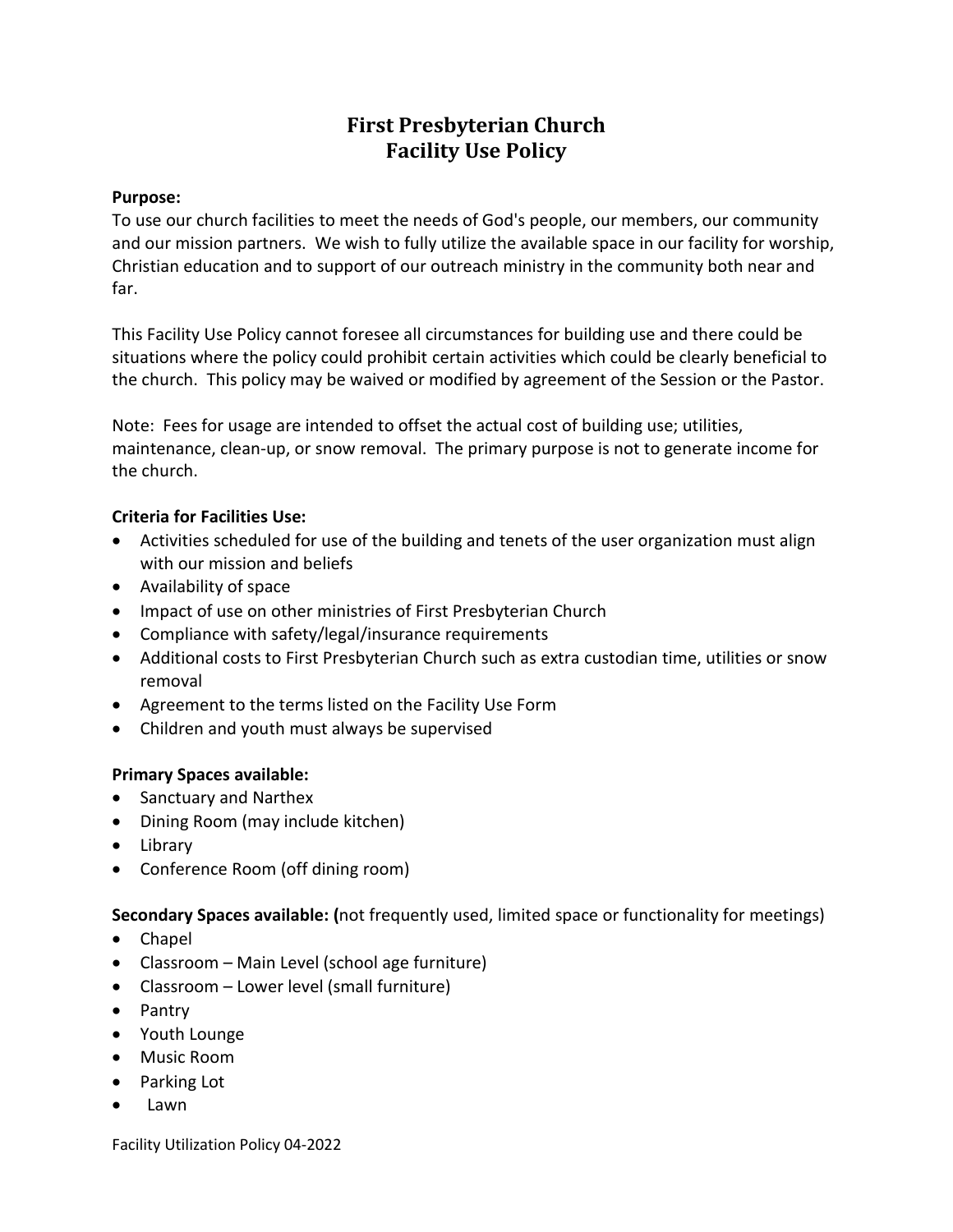## **Available Spaces with restrictions:**

Nursery – If the nursery is used, children must be supervised by two persons, one of whom is over the age of 18. The nursery may be used with one adult supervising the room only if that person is the parent, legal guardian, or family member of all children present. The user is responsible for providing the nursery attendants. The nursery is not to be used as an unsupervised play space.

## **Unavailable:**

- Main office of Pastor and church staff
- Office of Director of Children, Youth and Families Ministry
- Space permanently leased to other churches or entities (Office space for Mennonite Church Staff and the Mennonite worship space are not available and are not available to members of First Presbyterian Church for any use.)
- Office equipment computers, copiers, projectors and office supplies are only available to church members who are trained in their use – Projectors in the sanctuary may be used with permission when the sanctuary is being used

## **Priority:**

- 1. First Presbyterian Church and Mennonite Church related activities: worship, education, children's programs, fellowship, committees, mission projects, funerals and weddings.
- 2. Organizations/committees related to the PC(USA)
- 3. Church members may schedule the facility for activities or groups in which they are involved and for private family related events
- 4. Non-profit organizations
- 5. Community and educational organizations
- 6. Others whose activities are consistent with the mission of the church

**Exclusions** – Partisan political groups, religious organizations that are not in correspondence with the Presbyterian General Assembly, and any activity that is inconsistent with the facility.

# **Prohibited:**

- Alcohol and alcohol consumption are not permitted on the church property exception: communion
- The building is a "tobacco free" facility including vaping products
- Fireworks are not to be set off on church property including the parking lot and lawn
- Firearms inside the building
- Gambling and games of chance
- Any illegal activity is prohibited

### **Cost:**

Small and medium sized groups (less than 80 people) may use the facility at no cost. Groups are expected to return the facility to the condition it was in when they arrived. If the kitchen is